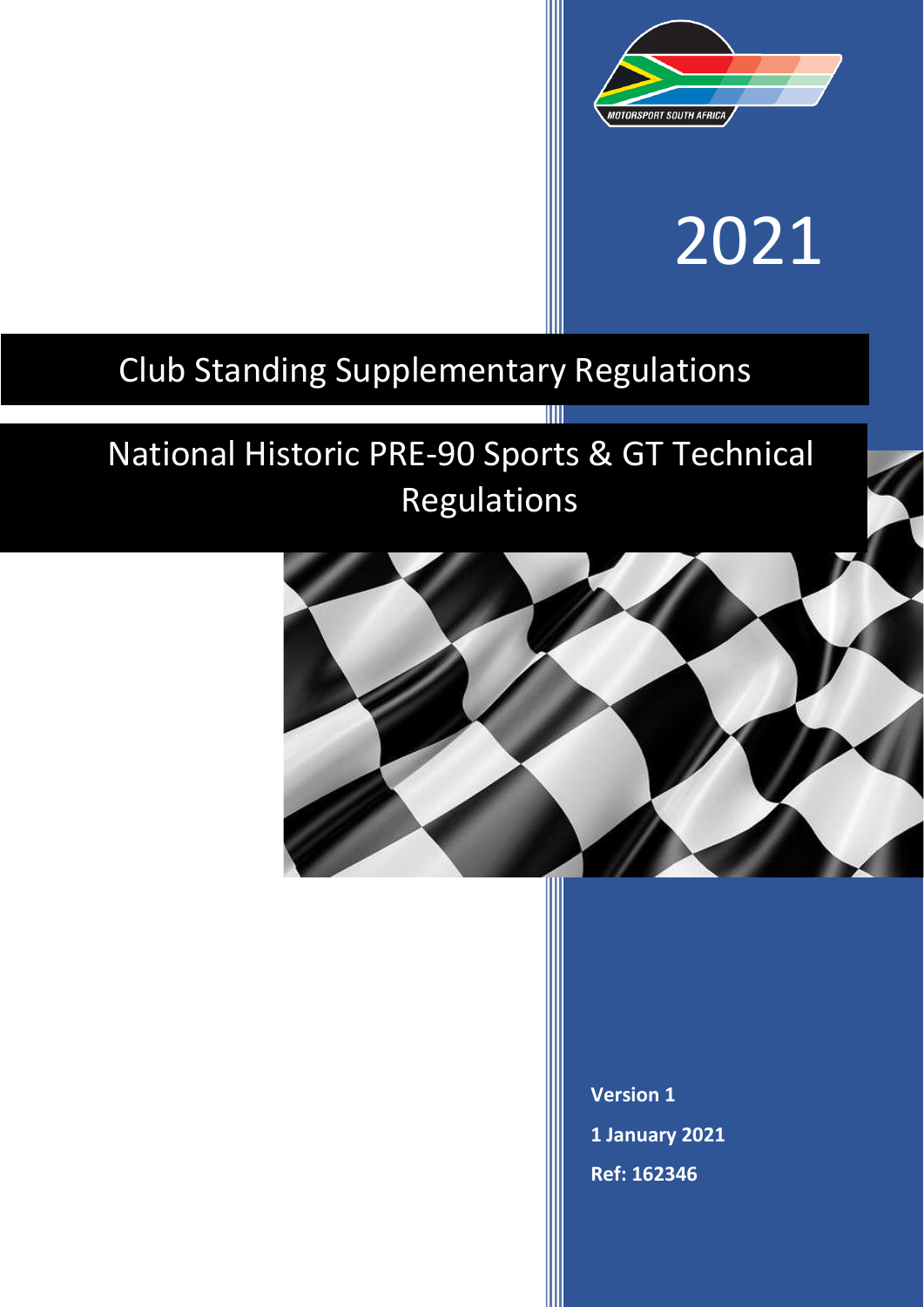### **REVIEW AND AMENDMENTS**

Motorsport South Africa (MSA) will periodically review these rules and will present the revised version to all members for agreement to publish the updated version.

Amendments and updates to the rules will be recorded in the Amendment Record, detailing the updated version, date of approval of the amendment and a short summary of the amendment.

## **AMENDMENT RECORD**

| <b>Modified SSR / Art</b> | <b>Date Applicable</b> | <b>Date of Publication</b> | <b>Clarifications</b> |
|---------------------------|------------------------|----------------------------|-----------------------|
|                           |                        |                            |                       |

#### **CONTROL**

These regulations are drafted by the Historic Motorsport Commission Technical Working Group (HMC) in consultation with Historic Racing South Africa, Retro Racing South Africa, Border Motorsport Club, Algoa Motorsport Club, and Western Province Motor Club for final publication by Motorsport South Africa (MSA) and for use by all the above mentioned clubs.

#### **1. ELIGIBILITY**

- 1.1 Cars must comply with period classification ending 31st December 1989. Herein after referred to as "the period"
- 1.2 Chassis that were constructed as Sports car, GT car or purpose built Sports racing car are eligible.
- 1.3 Cars must have an authorized and valid MSA stamped and registered Historic Technical Passport which must be available for inspection at all events.
- 1.4 The responsibility to prove eligibility is that of the entrant at all times.
- 1.5 Any aspect of a car not detailed as permitted is deemed not to be permitted.

#### **TECHNICAL SPECIFICATIONS**

**2 BODYWORK**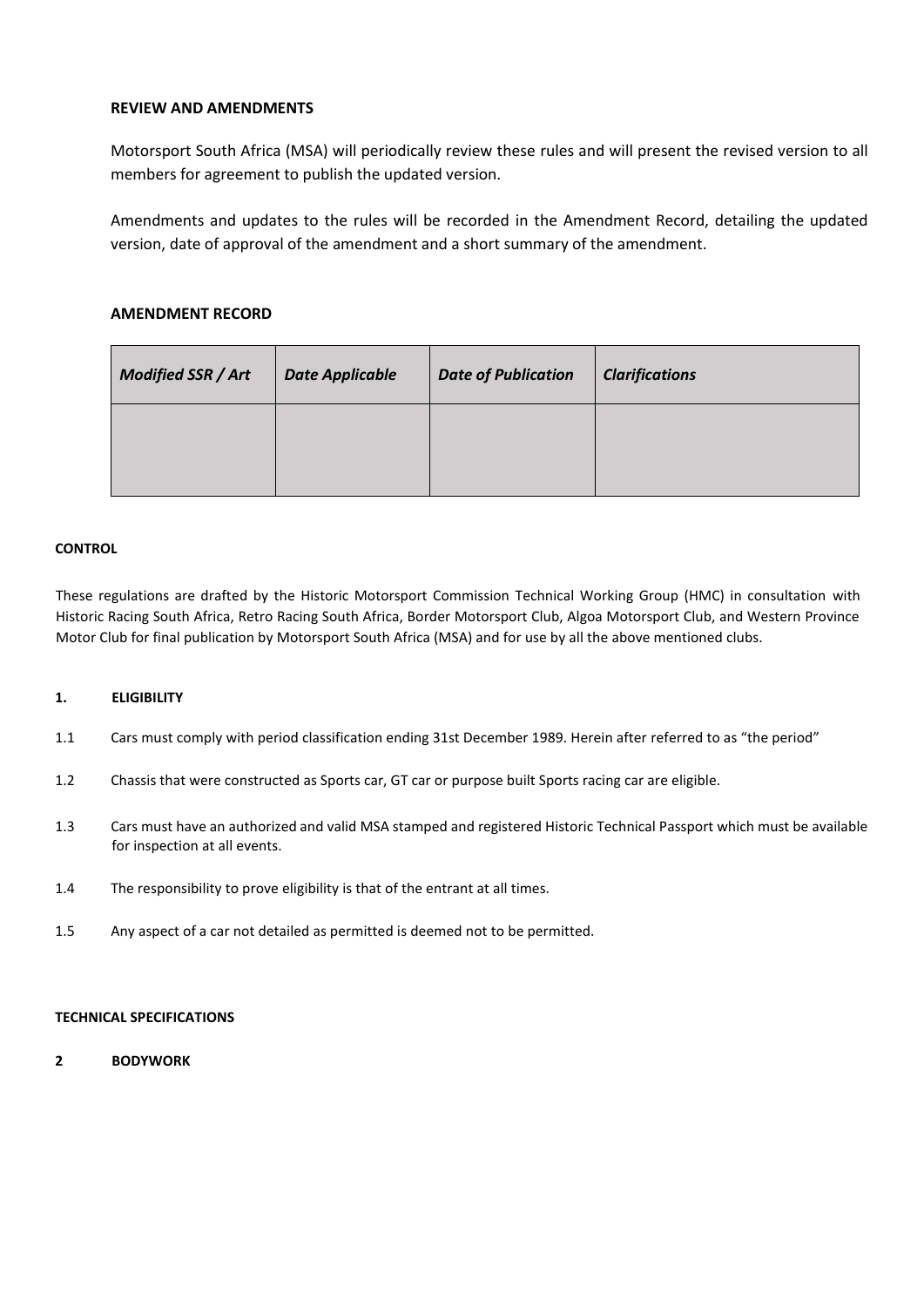- 2.1. The bodywork of the car must be totally representative of the car, from all angles, as raced in the period and must be representative of the car as originally manufactured and not as modified before the end of the period. South African manufactured replica cars must utilize bodywork approved by the HMC for competition which conforms exactly to their customer cars manufactured and sold before 31st December 2009.
- 2.2 No aerodynamic components are permitted on the bodywork or on the underside of the car unless fitted to the car as manufactured by the original manufacturer in the period.
- 2.3 Gurney flaps fitted to the rear bodywork of Sports Racing Cars are limited to a maximum height of 2.5" (63.5mm). This is to be measured in the angled plane of the Gurney Flap, from the top point on the car's original bodywork where the flap is mounted.

Extending the car's rear bodywork in any dimension will not be accepted. Gurney Flaps exceeding this measurement will only be accepted where an FIA Homologation document for the car in question clearly states a greater maximum dimension.

- 2.4 Headlights, brake lights and rear indicators where originally fitted must be in working order.
- 2.5 Notwithstanding Regulation 2.4, the sporting regulations detailing lighting requirements for races scheduled to run in darkness must be adhered to.
- 2.6 Panels of a glass fibre material, if approved on application to the controllers, may be used to replace metal panels, however the panel must be panel for panel from all angles the same as the original. Panels manufactured from other composite material are specifically excluded.
- 2.7 Headlights, taillights, indicators (front and back) and stop lights must be in full working order. Where standard headlights and additional LED type spotlights are used in a race, they must be angled so as to not interfere with view of the drivers in the cars in front. No LED type strip lighting is allowed. LED lights maybe used within the original light fitting.
- 2.8 Cars must be fitted with at least one internal mounted and one externally mounted rear view mirror.
- 2.9 Rear engine cars with front mounted radiators may modify the front lower valance to accommodate the radiator.
- 2.10 Front engine cars may have openings in the front lower valance directly ahead of the radiator to aid cooling providing that the air flow through the openings is directed through the water and/or oil cooler radiator and serves no other purpose.
- 2.11 All rear engine cars may have raised bonnets to aid engine cooling.
- 2.12 Front engine cars may raise the rear section of the bonnet to a maximum of 25mm above the shut line to aid cooling.

#### **3. INTERIOR**

- 3.1 Cars must retain an interior and dashboard representative of the period. All instrumentation must be of the style of the period. No digital systems are permitted that replace the original style instruments. Warning lights are permitted.
- 3.2 The driver's seat may be replaced with a modern style racing seat.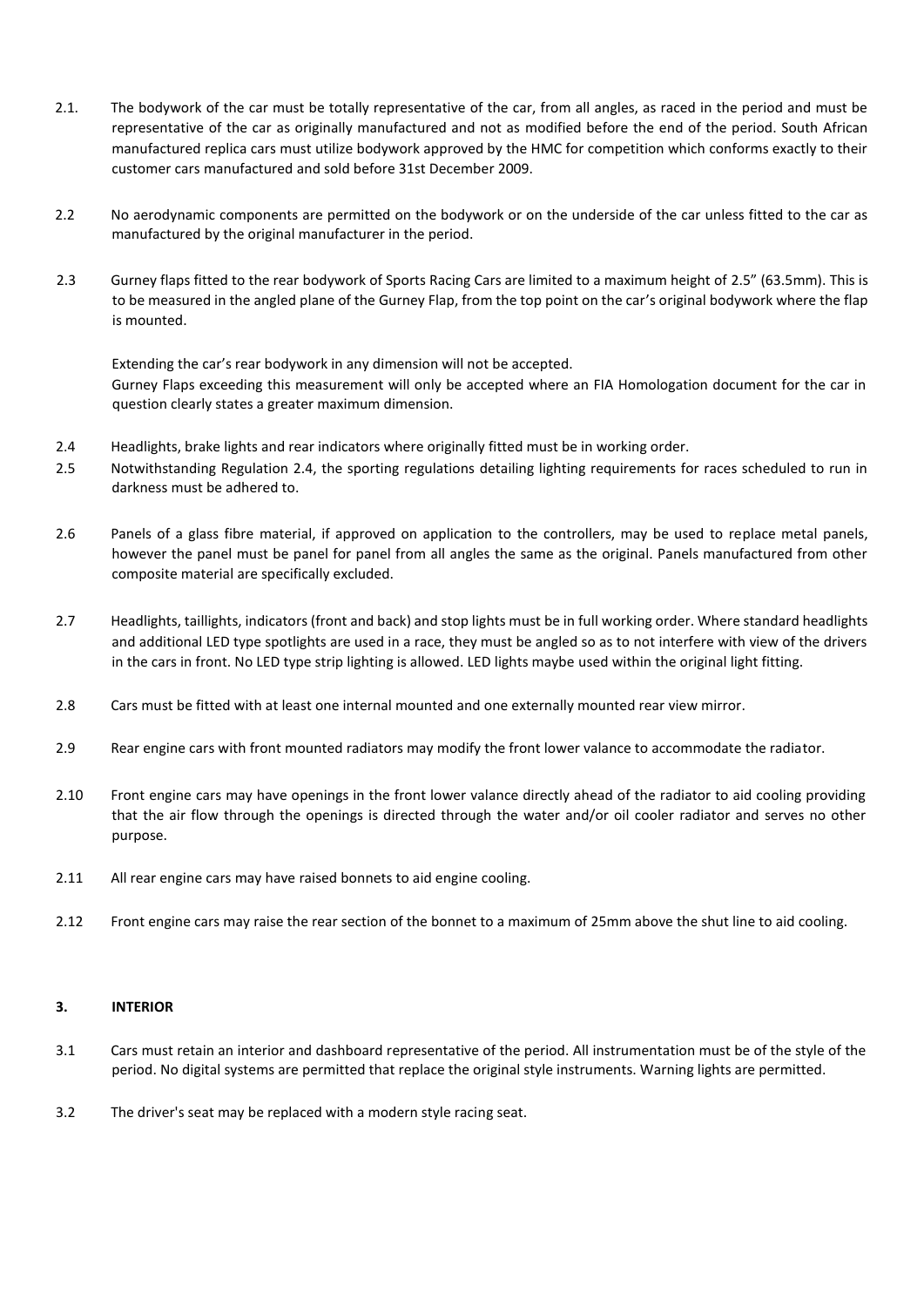3.3 Windscreens and side windows may be replaced with polycarbonate (Lexan) but the front windscreen may not be less than 5mm thick.

#### **a. SUSPENSION**

- 4.1 Suspensions may be modified providing the original type and one of the manufacturers' original mounting points per wheel on the chassis/body is retained.
- 4.2 Additional mounting points for the adding of roll bars, radius arms, tramp rods and Panhard bar may be fitted.
- 4.3 Shock absorber make, and type are free but coil over units are not permitted unless fitted as standard by the manufacturer.
- 4.4 Spring rates are free but the original type of spring must be retained and one type may not be used to supplement another type.
- 4.5 Steering boxes may be replaced with a steering rack
- 4.6 Power steering is permitted
- 4.7 Suspension design for replica cars must be based on the following: Rear: Live axle. IRS or De-Dion as fitted to the original car in period. Front: Upper and lower wishbone or McPherson strut may be utilized.
- 4.8 Wheelbase and track for South African manufactured replica cars must conform to the manufactures specifications for the standard customer cars as sold before 31st December 2009.

#### **5. BRAKES**

- 5.1 Brake system modifications are free save that carbon type brake systems and ABS systems are prohibited.
- 5.2 Brake lights must be operational and operated only by the brake pedal.

#### **6. WHEELS & TYRES**

- 6.1 Wheel rim diameter may be increased by one size over the original wheel diameter fitted to the car in the period.
- 6.2 Wheels must be representative of the style of racing rims used in the period.
- 6.3 Wheel rim width is not restricted providing the wheel is covered by the fender when viewed from above and Regulation 2.1 Bodywork is respected.
- 6.4 Tyre make and type are free of restriction.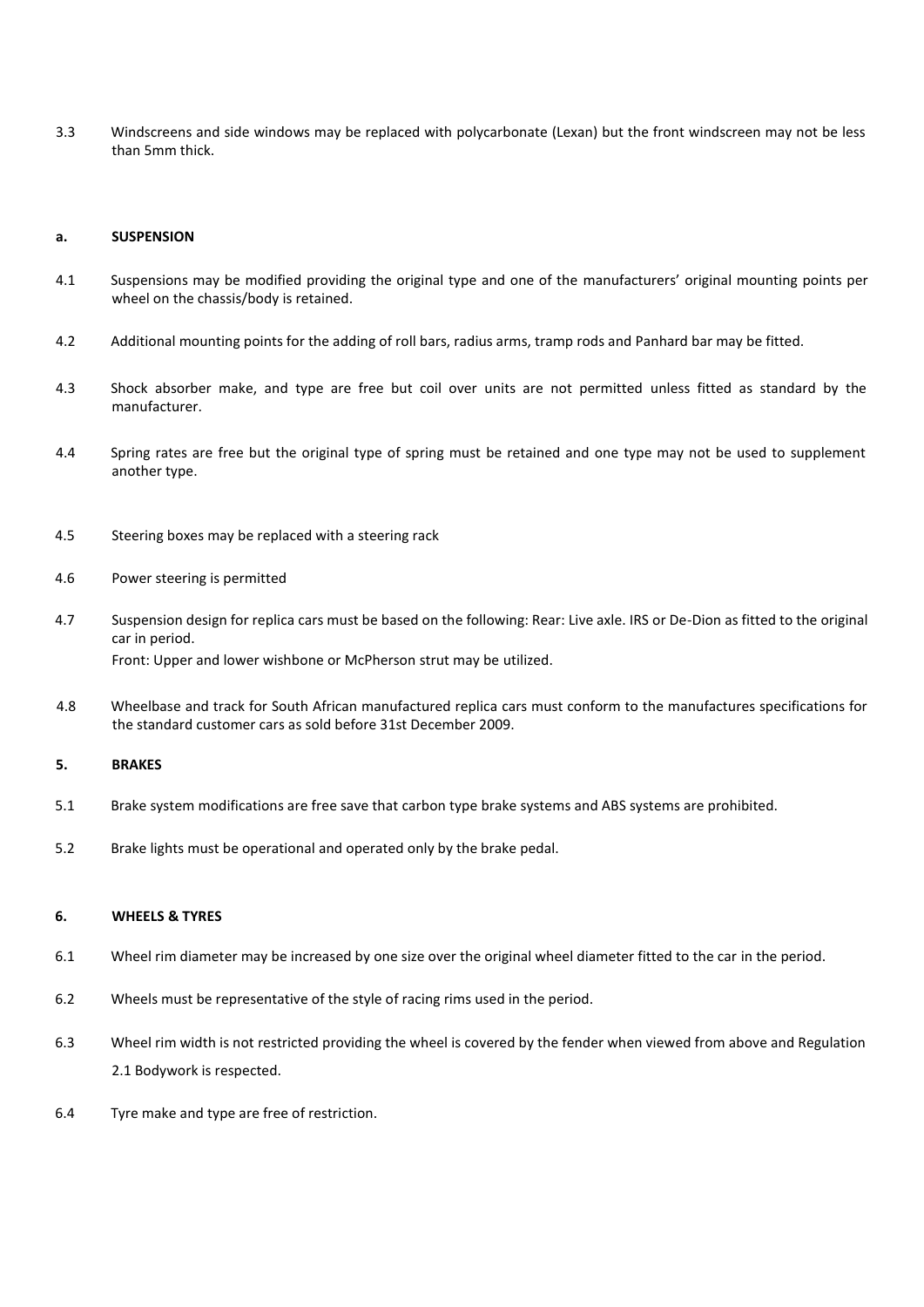6.5 No mixing of rim diameters is permitted

#### **7. ENGINES**

- 7.1 Unless otherwise regulated below or as specified in Appendix 1 engines must be from the same manufacturer as in the original car in period and be of the same configuration as the original engine.
- 7.2 Engine configuration:

Cylinders: In-Line - V - Flat - Rotary

Number of cylinders:

Camshaft/s position: Block - OHC

Number of valves per cylinder:

Number of rotors and port configuration:

- 7.3 Block: The engine block must be the manufacturers' standard production, or an aftermarket direct replacement manufactured from the same material as the original block of the period.
- 7.4 Cylinder Head/s: Cylinder heads must be the manufacturers' standard production or an aftermarket direct replacement for the original type of the period. Head material may be cast iron or aluminium.
- 7.5 Intake and exhaust manifolds are free.
- 7.6 Oil system: Wet or Dry sump systems may be used.
- 7.7 Ignition: Electronic systems are permitted but programmable systems are prohibited.
- 7.8 Induction: Period type carburettors and fuel injection may only be used
- 7.9 Fuel Pump: Any fuel pump/s may be used.
- 7.10 All other engine modifications are free of restriction.
- 7.11 Turbocharged engines approved as an alternate for the original normally aspirated engine may not exceed the capacity of the original engine when actual turbo charged engine capacity is multiplied by 1.4.

#### **8. TRANSMISSION**

- 8.1 Any make and type of transmission may be used providing it is operated with an "H" pattern shift mechanism. No sequential type transmissions or shift mechanism is permitted. A maximum of 5 forward speeds is permitted.
- 8.2 The clutch and the method of operation are unrestricted.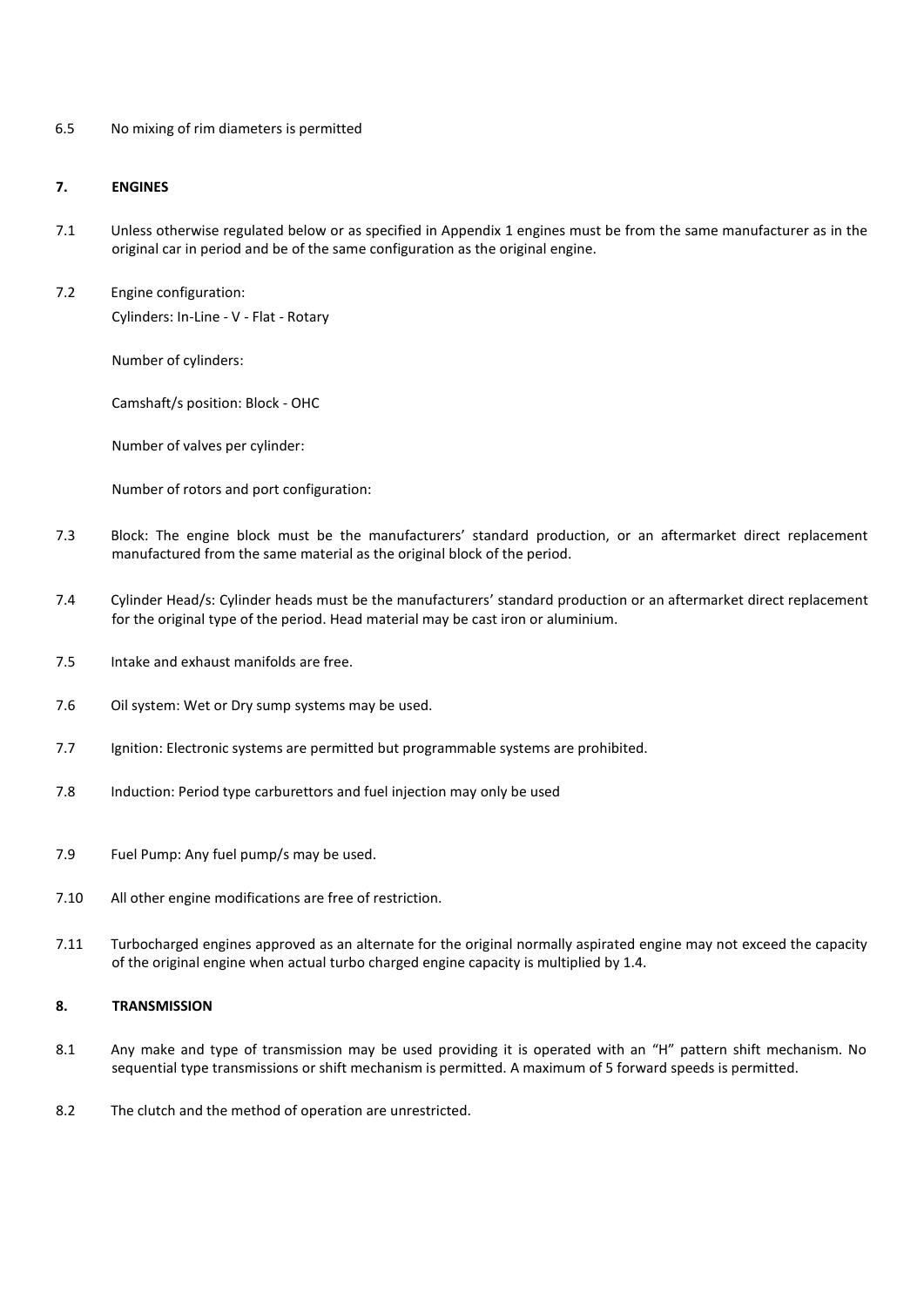8.3 Gear and final drive ratios are free and any type of limited slip differential may be used.

#### **9. GENERAL TECHNICAL SPECIFICATIONS**

- 9.1 The engine, gearbox and rear axle must remain in the original position and the driver must be positioned either right or left of the centre line of the car as defined by the track
- 9.2 Minimum weight may not be less than the homologated weight of the period car. For non-homologated cars the minimum weight is the manufacturer's kerb weight less 10%. Minimum weight for replica cars which conform to the current regulations may not be less than 10% below the manufactures stated kerb weight for the model raced. Porsche 934 replica cars which are not turbocharged will be allowed to race at the weight of the Porsche 911 RSR 3.0. The weight of all cars must be recorded in the HTP document
- 9.3 A Balance of Performance mechanism may be introduced at any time at the administrators discretion
- 9.4 Cars must be fitted with a roll cage in compliance with MSA GCR 239 requirements
- 9.5 Cars must be fitted with seatbelts that comply with MSA GCR 239 specifications
- 9.6 Cars must carry a 1.5kg, or larger, fire extinguisher as approved for use by MSA
- 9.7 Cars must have an electrical cut-off switch that can be operated from inside and outside the vehicle
- 9.8 Tow hooks must be fitted to the front and rear of the car and clearly marked. (Tow)
- 9.9 The exhaust system is free subject to MSA GCR 245 Silencing of Vehicles
- 9.10 Fuel must conform to the specifications as described in GCR240
- 9.11 In car timing devices other than the official transponder type are not permitted
- 9.12 Cars must comply with General Competition Rules and Regulations (GCR's) as specified in the MSA Handbook 2021
- 9.13 Data logging of any type may not be functional on a race weekend, which includes Friday practice
- 9.14 No computers or laptops are allowed to interface with cars, or any systems in the cars, on race weekend which includes Official practice. This includes cell phones as they are able to act as data logging devices
- 9.15 Cars registered as Pre-66/68 Sports & GT will be allowed to compete providing that they are registered as Pre-90 Sports& GT and conform to these regulations

#### **APPENDIX 1 – ENGINE SPECIFICATIONS**

#### **2. FORD COSWORTH 4 CYLINDER SERIES ENGINES**

In cars where these engines were originally fitted and where the car complies with the technical regulations in all other aspects, the engine may be replaced with any 4 cylinder 16 valve engine. This subject to the following conditions:

- a. The intake system type originally fitted by the manufacturer to the Cosworth engine is retained (ie. Carburettors or period type fuel injection). No electronic or programmable injection systems are allowed.
- b. As there may be no provision for a distributor on these alternative engines, the use of an alternatively triggered ignition system is permitted. provided that the system only controls the advance and retard of the ignition in relation to the engine speed .Where a distributor was fitted to the alternative engine this must be retained and in operation. No other type of engine management is permitted and the ignition system must be a stand alone system which is not in any way linked to the fuel system.

#### **3 PORSCHE 917 REPLICAS**

These cars are permitted to use Porsche flat 6 cylinder air cooled engines. Turbo charged engines are permitted provided that regulation 7.11 is respected. As the original capacity of the coupe 917 cars was 4900 cc a turbocharged engine will be limited to 3500 cc.